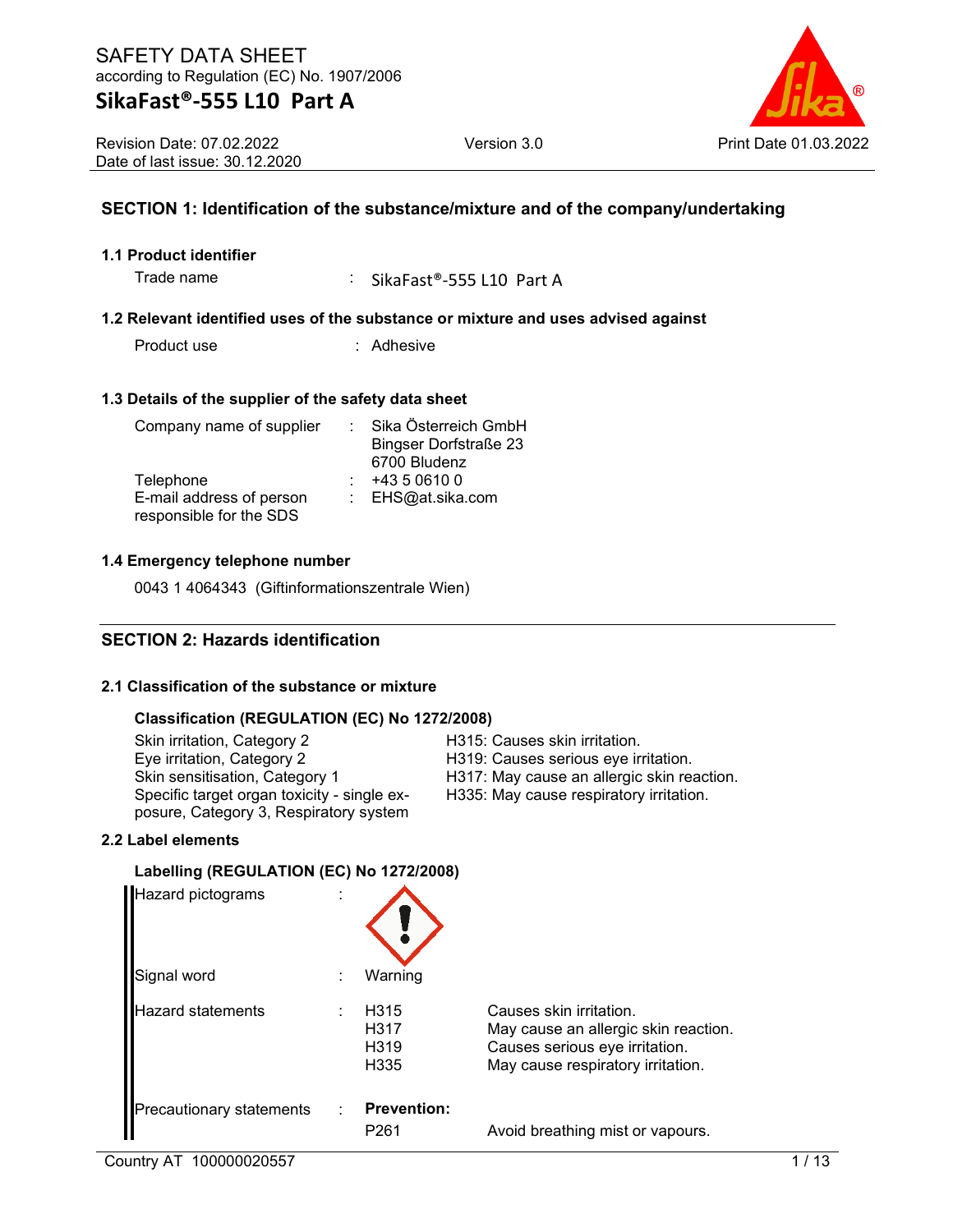### **SikaFast®-555 L10 Part A**

Version 3.0 Print Date 01.03.2022

Revision Date: 07.02.2022 Date of last issue: 30.12.2020

| P <sub>264</sub><br>P <sub>280</sub> | Wash skin thoroughly after handling.<br>Wear protective gloves/ eye protection/ face<br>protection.                                                  |
|--------------------------------------|------------------------------------------------------------------------------------------------------------------------------------------------------|
| <b>Response:</b>                     |                                                                                                                                                      |
|                                      | P304 + P340 + P312 IF INHALED: Remove person to fresh<br>air and keep comfortable for breathing. Call a<br>POISON CENTER/ doctor if you feel unwell. |
| $P333 + P313$                        | If skin irritation or rash occurs: Get medical<br>advice/ attention.                                                                                 |
| $P337 + P313$                        | If eye irritation persists: Get medical advice/<br>attention.                                                                                        |

### **Hazardous components which must be listed on the label:**

benzyl methacrylate zinc methacrylate aromatic amine ethoxylated

### **2.3 Other hazards**

This substance/mixture contains no components considered to be either persistent, bioaccumulative and toxic (PBT), or very persistent and very bioaccumulative (vPvB) at levels of 0.1% or higher.

Ecological information: The substance/mixture does not contain components considered to have endocrine disrupting properties according to REACH Article 57(f) or Commission Delegated regulation (EU) 2017/2100 or Commission Regulation (EU) 2018/605 at levels of 0.1% or higher.

Toxicological information: The substance/mixture does not contain components considered to have endocrine disrupting properties according to REACH Article 57(f) or Commission Delegated regulation (EU) 2017/2100 or Commission Regulation (EU) 2018/605 at levels of 0.1% or higher.

### **SECTION 3: Composition/information on ingredients**

### **3.2 Mixtures**

### **Components**

| Chemical name       | CAS-No.<br>EC-No.                                          | Classification                                                                                                                                                                  | Concentration<br>(% w/w) |
|---------------------|------------------------------------------------------------|---------------------------------------------------------------------------------------------------------------------------------------------------------------------------------|--------------------------|
|                     | Registration number                                        |                                                                                                                                                                                 |                          |
| benzyl methacrylate | 2495-37-6<br>219-674-4<br>01-2119960155-39-<br><b>XXXX</b> | Skin Irrit. 2; H315<br>Eye Irrit. 2; H319<br>Skin Sens. 1B; H317<br>STOT SE 3; H335<br>(Respiratory system)<br>specific concentration<br>limit<br>STOT SE 3; H335<br>$>= 10 \%$ | $>= 40 - 560$            |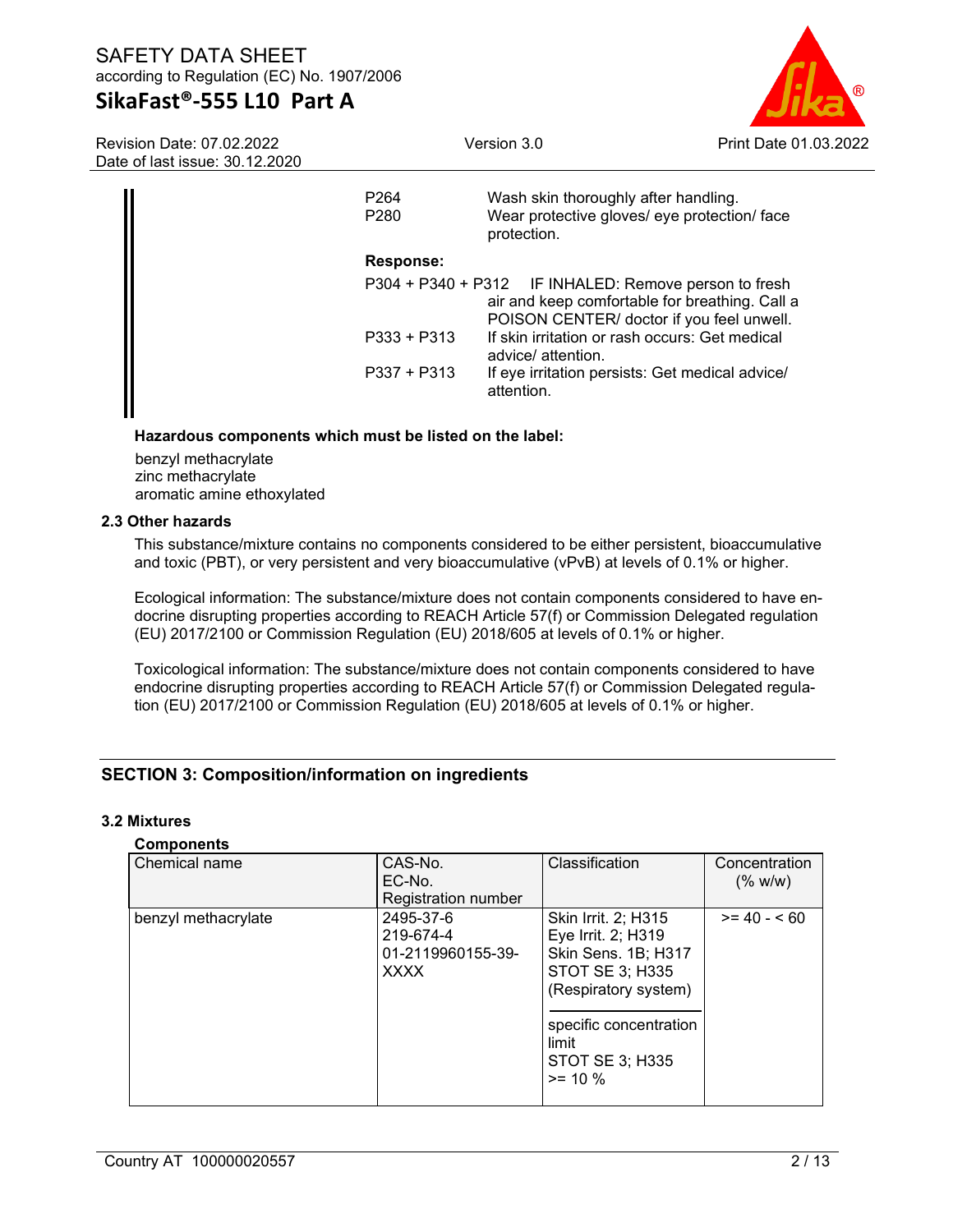Version 3.0 Print Date 01.03.2022

Revision Date: 07.02.2022 Date of last issue: 30.12.2020

| zinc methacrylate          | 13189-00-9<br>236-144-8<br>01-2119976363-30-<br><b>XXXX</b>   | Acute Tox. 4; H302<br>Eye Dam. 1; H318<br><b>Skin Sens. 1; H317</b><br>Aquatic Acute 1;<br>H400                   | $>= 2.5 - 3$  |
|----------------------------|---------------------------------------------------------------|-------------------------------------------------------------------------------------------------------------------|---------------|
| aromatic amine ethoxylated | Not Assigned<br>911-490-9<br>01-2119979579-10-<br><b>XXXX</b> | Acute Tox. 4; H302<br>Skin Irrit. 2; H315<br>Eye Dam. 1; H318<br>Skin Sens. 1; H317<br>Aquatic Chronic 3;<br>H412 | $>= 0.25 - 1$ |

For explanation of abbreviations see section 16.

### **SECTION 4: First aid measures**

| 4.1 Description of first aid measures |                                                                                                                                                                                                   |
|---------------------------------------|---------------------------------------------------------------------------------------------------------------------------------------------------------------------------------------------------|
| General advice<br>÷.                  | Move out of dangerous area.<br>Consult a physician.<br>Show this safety data sheet to the doctor in attendance.                                                                                   |
| If inhaled                            | Move to fresh air.<br>Consult a physician after significant exposure.                                                                                                                             |
| In case of skin contact               | : Take off contaminated clothing and shoes immediately.<br>Wash off with soap and plenty of water.<br>If symptoms persist, call a physician.                                                      |
| In case of eye contact<br>÷           | Immediately flush eye(s) with plenty of water.<br>Remove contact lenses.<br>Keep eye wide open while rinsing.<br>If eye irritation persists, consult a specialist.                                |
| If swallowed                          | Do not induce vomiting without medical advice.<br>Rinse mouth with water.<br>Do not give milk or alcoholic beverages.<br>Never give anything by mouth to an unconscious person.                   |
|                                       | 4.2 Most important symptoms and effects, both acute and delayed                                                                                                                                   |
| Symptoms                              | Cough<br>Respiratory disorder<br>Allergic reactions<br>Excessive lachrymation<br>Erythema<br><b>Dermatitis</b><br>See Section 11 for more detailed information on health effects<br>and symptoms. |
| <b>Risks</b>                          | irritant effects<br>sensitising effects                                                                                                                                                           |
|                                       |                                                                                                                                                                                                   |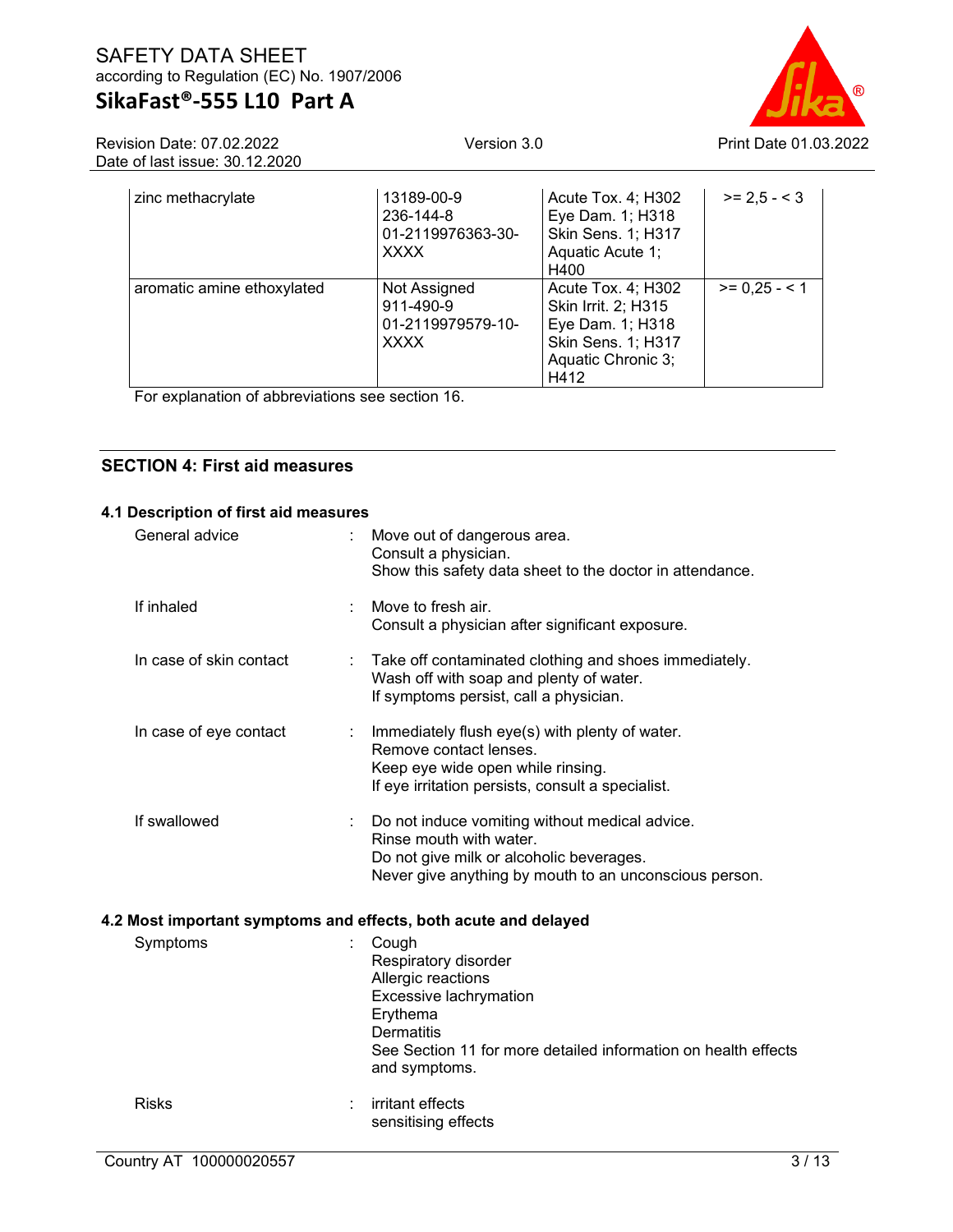Revision Date: 07.02.2022 Date of last issue: 30.12.2020



Causes skin irritation. May cause an allergic skin reaction. Causes serious eye irritation.

|                                                           | May cause respiratory irritation.                                                                                                                              |
|-----------------------------------------------------------|----------------------------------------------------------------------------------------------------------------------------------------------------------------|
|                                                           | 4.3 Indication of any immediate medical attention and special treatment needed                                                                                 |
| Treatment                                                 | Treat symptomatically.<br>÷                                                                                                                                    |
| <b>SECTION 5: Firefighting measures</b>                   |                                                                                                                                                                |
| 5.1 Extinguishing media                                   |                                                                                                                                                                |
| Suitable extinguishing media                              | In case of fire, use water/water spray/water jet/carbon diox-<br>- 1<br>ide/sand/foam/alcohol resistant foam/chemical powder for<br>extinction.                |
| 5.2 Special hazards arising from the substance or mixture |                                                                                                                                                                |
| ucts                                                      | Hazardous combustion prod- : No hazardous combustion products are known                                                                                        |
| 5.3 Advice for firefighters                               |                                                                                                                                                                |
| Special protective equipment :<br>for firefighters        | In the event of fire, wear self-contained breathing apparatus.                                                                                                 |
| Further information                                       | Standard procedure for chemical fires.<br>÷.                                                                                                                   |
| <b>SECTION 6: Accidental release measures</b>             |                                                                                                                                                                |
|                                                           | 6.1 Personal precautions, protective equipment and emergency procedures                                                                                        |
| Personal precautions                                      | Use personal protective equipment.<br>÷<br>Deny access to unprotected persons.                                                                                 |
| <b>6.2 Environmental precautions</b>                      |                                                                                                                                                                |
| <b>Environmental precautions</b>                          | Do not flush into surface water or sanitary sewer system.<br>÷<br>If the product contaminates rivers and lakes or drains inform<br>respective authorities.     |
| 6.3 Methods and material for containment and cleaning up  |                                                                                                                                                                |
| Methods for cleaning up                                   | Soak up with inert absorbent material (e.g. sand, silica gel,<br>acid binder, universal binder, sawdust).<br>Keep in suitable, closed containers for disposal. |
| 6.4 Reference to other sections                           |                                                                                                                                                                |

For personal protection see section 8.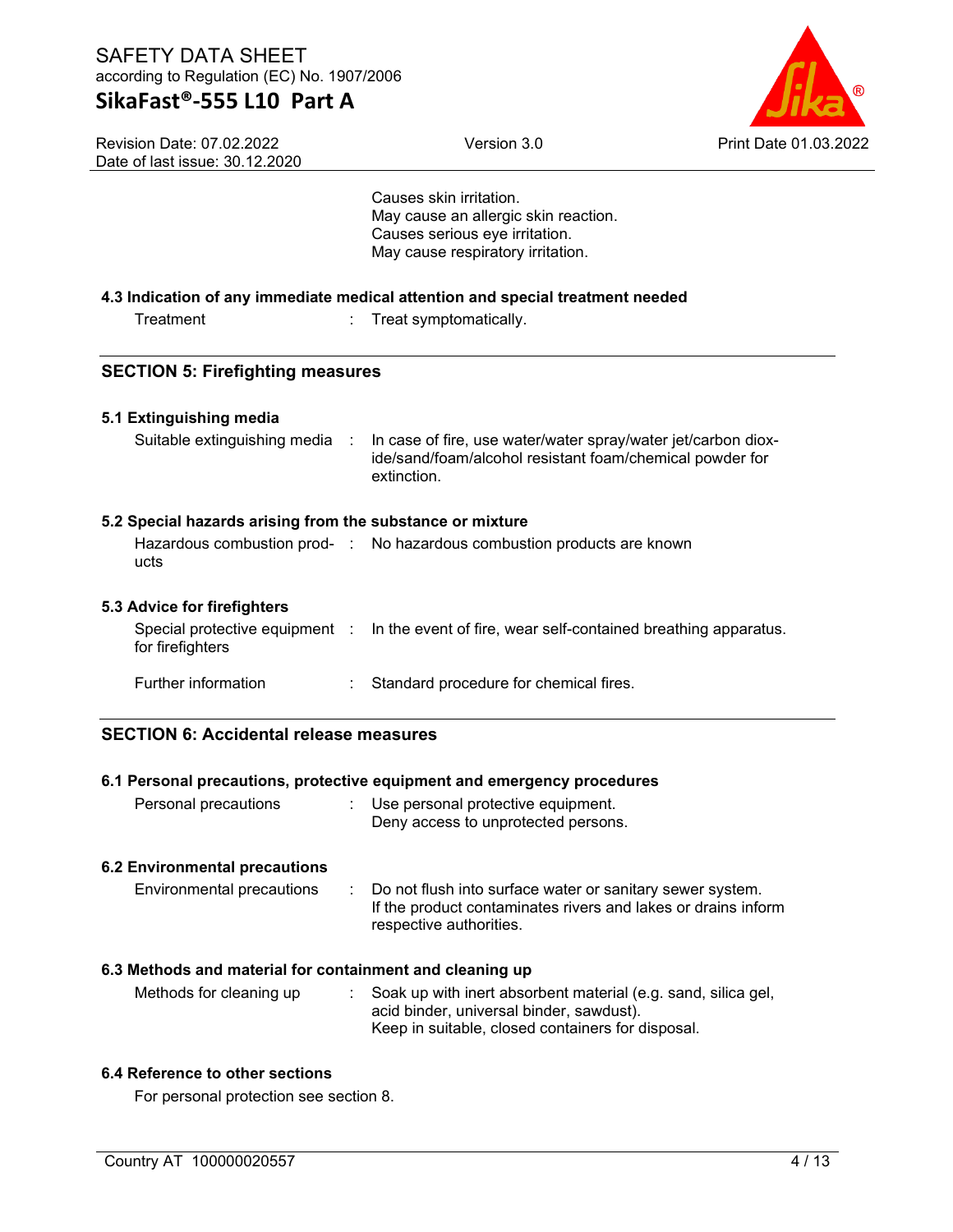Revision Date: 07.02.2022 Date of last issue: 30.12.2020



### **SECTION 7: Handling and storage**

### **7.1 Precautions for safe handling**

| Advice on safe handling                                          |   | Avoid exceeding the given occupational exposure limits (see<br>section 8).<br>Do not get in eyes, on skin, or on clothing.<br>For personal protection see section 8.<br>Persons with a history of skin sensitisation problems or asth-<br>ma, allergies, chronic or recurrent respiratory disease should<br>not be employed in any process in which this mixture is being<br>used.<br>Smoking, eating and drinking should be prohibited in the ap-<br>plication area.<br>Follow standard hygiene measures when handling chemical<br>products |
|------------------------------------------------------------------|---|----------------------------------------------------------------------------------------------------------------------------------------------------------------------------------------------------------------------------------------------------------------------------------------------------------------------------------------------------------------------------------------------------------------------------------------------------------------------------------------------------------------------------------------------|
| Advice on protection against<br>fire and explosion               | ÷ | Normal measures for preventive fire protection.                                                                                                                                                                                                                                                                                                                                                                                                                                                                                              |
| Hygiene measures                                                 |   | Handle in accordance with good industrial hygiene and safety<br>practice. When using do not eat or drink. When using do not<br>smoke. Wash hands before breaks and at the end of workday.                                                                                                                                                                                                                                                                                                                                                    |
| 7.2 Conditions for safe storage, including any incompatibilities |   |                                                                                                                                                                                                                                                                                                                                                                                                                                                                                                                                              |
| Requirements for storage<br>areas and containers                 |   | Keep container tightly closed in a dry and well-ventilated<br>place. Store in accordance with local regulations.                                                                                                                                                                                                                                                                                                                                                                                                                             |
| Storage class (TRGS 510)                                         |   | : 10                                                                                                                                                                                                                                                                                                                                                                                                                                                                                                                                         |
| Further information on stor-<br>age stability                    |   | No decomposition if stored and applied as directed.                                                                                                                                                                                                                                                                                                                                                                                                                                                                                          |

### **7.3 Specific end use(s)**

| Specific use(s) | : Consult most current local Product Data Sheet prior to any |
|-----------------|--------------------------------------------------------------|
|                 | use.                                                         |

### **SECTION 8: Exposure controls/personal protection**

### **8.1 Control parameters**

Contains no substances with occupational exposure limit values.

### **8.2 Exposure controls**

### **Engineering measures**

Maintain air concentrations below occupational exposure standards. Ensure adequate ventilation, especially in confined areas.

| Personal protective equipment |                                                               |
|-------------------------------|---------------------------------------------------------------|
| Eye protection                | Safety glasses with side-shields conforming to EN166          |
|                               | Eye wash bottle with pure water                               |
| Hand protection               | : Chemical-resistant, impervious gloves complying with an ap- |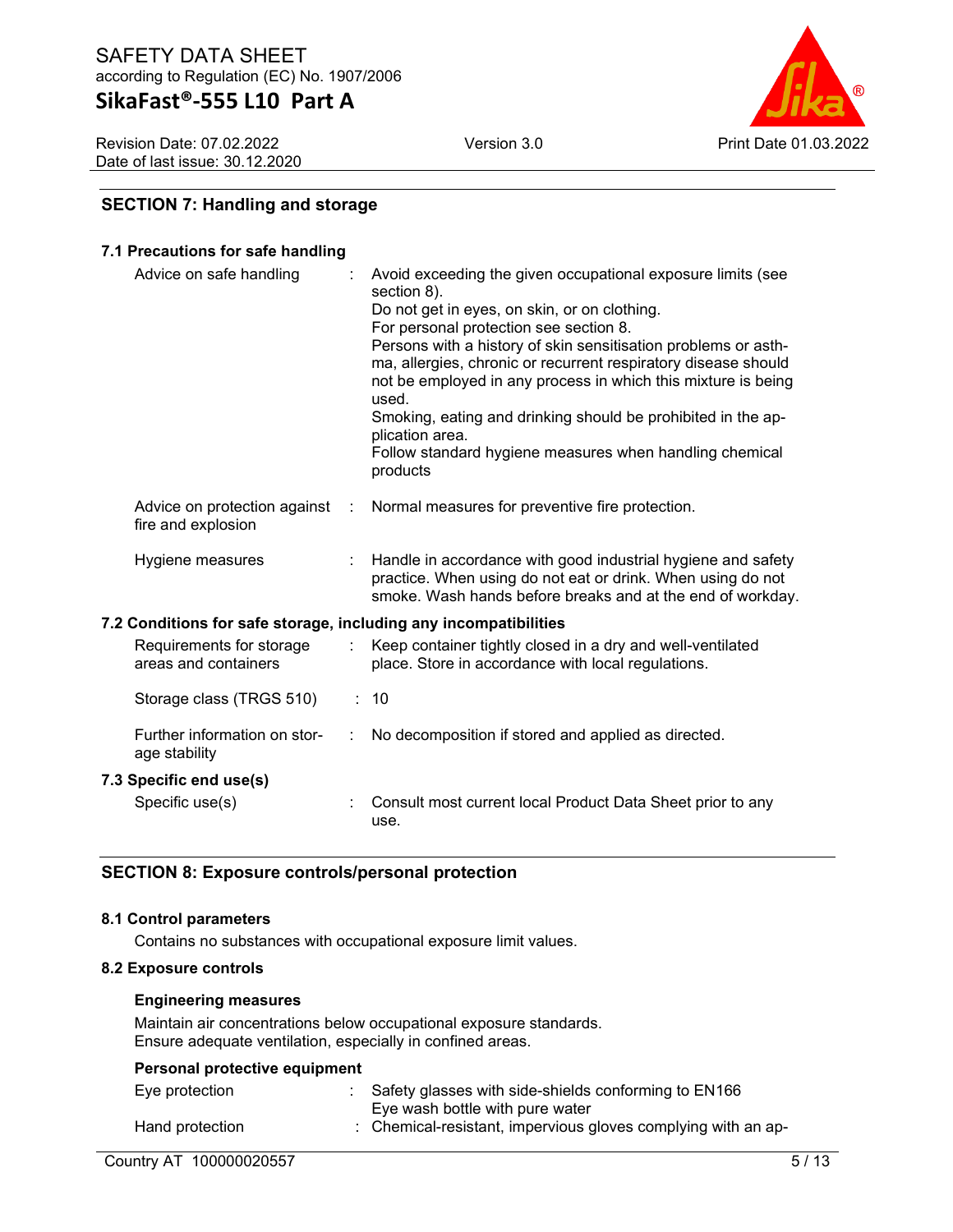# **SikaFast®-555 L10 Part A**

Version 3.0 Print Date 01.03.2022

| <b>Revision Date: 07.02.2022</b> |
|----------------------------------|
| Date of last issue: 30.12.2020   |

|                                        | proved standard must be worn at all times when handling<br>chemical products. Reference number EN 374. Follow manu-<br>facturer specifications.                                                                                                     |  |  |  |
|----------------------------------------|-----------------------------------------------------------------------------------------------------------------------------------------------------------------------------------------------------------------------------------------------------|--|--|--|
|                                        | Suitable for short time use or protection against splashes:<br>Butyl rubber/nitrile rubber gloves (> 0,1 mm)<br>Contaminated gloves should be removed.<br>Suitable for permanent exposure:<br>Viton gloves (0.4 mm),<br>breakthrough time > 30 min. |  |  |  |
| Skin and body protection               | $\therefore$ Protective clothing (e.g. Safety shoes acc. to EN ISO 20345,<br>long-sleeved working clothing, long trousers). Rubber aprons<br>and protective boots are additionaly recommended for mixing<br>and stirring work.                      |  |  |  |
| Respiratory protection                 | : No special measures required.                                                                                                                                                                                                                     |  |  |  |
| <b>Environmental exposure controls</b> |                                                                                                                                                                                                                                                     |  |  |  |
| General advice                         | : Do not flush into surface water or sanitary sewer system.<br>If the product contaminates rivers and lakes or drains inform<br>respective authorities.                                                                                             |  |  |  |

### **SECTION 9: Physical and chemical properties**

### **9.1 Information on basic physical and chemical properties**

|                                              | liquid<br>paste<br>white<br>acrylic-like           |  |  |  |
|----------------------------------------------|----------------------------------------------------|--|--|--|
|                                              | Melting point/range / Freezing : No data available |  |  |  |
|                                              | No data available                                  |  |  |  |
|                                              | : No data available                                |  |  |  |
| Upper/lower flammability or explosive limits |                                                    |  |  |  |
|                                              | Upper explosion limit / Up- : No data available    |  |  |  |
|                                              | No data available                                  |  |  |  |
|                                              | : ca. 90 $^{\circ}$ C<br>Method: closed cup        |  |  |  |
| t.                                           | No data available                                  |  |  |  |
| ÷.                                           | No data available                                  |  |  |  |
|                                              | t in                                               |  |  |  |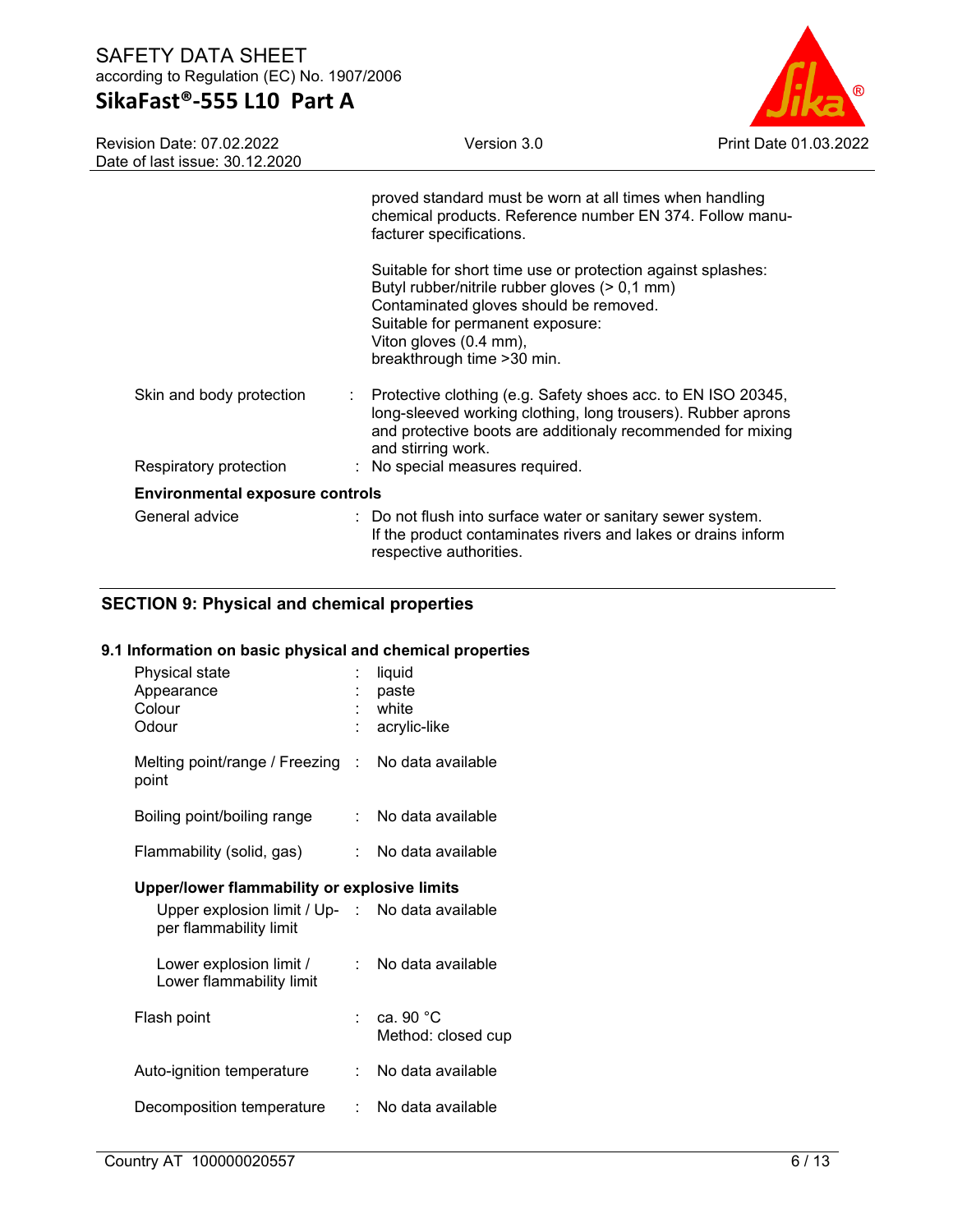Revision Date: 07.02.2022 Date of last issue: 30.12.2020



| e oi last issue. oo. iz.zozo               |                                                                                               |
|--------------------------------------------|-----------------------------------------------------------------------------------------------|
| рH                                         | Not applicable<br>$\mathcal{L}_{\mathrm{max}}$<br>substance/mixture is non-soluble (in water) |
| Viscosity<br>Viscosity, kinematic          | : $> 20.5$ mm2/s (40 °C)                                                                      |
| Solubility(ies)<br>Water solubility        | $:$ insoluble                                                                                 |
| Partition coefficient: n-<br>octanol/water | : No data available                                                                           |
| Vapour pressure                            | 0,0453295 hPa                                                                                 |
| Density                                    | ca. 1,14 g/cm3 (20 $^{\circ}$ C)                                                              |
| Relative vapour density                    | : No data available                                                                           |
| Particle characteristics                   | No data available                                                                             |

### **9.2 Other information**

No data available

### **SECTION 10: Stability and reactivity**

### **10.1 Reactivity**

No dangerous reaction known under conditions of normal use.

### **10.2 Chemical stability**

The product is chemically stable.

### **10.3 Possibility of hazardous reactions**

Hazardous reactions : No hazards to be specially mentioned.

### **10.4 Conditions to avoid**

Conditions to avoid : No data available

### **10.5 Incompatible materials**

Materials to avoid : No data available

### **10.6 Hazardous decomposition products**

No decomposition if stored and applied as directed.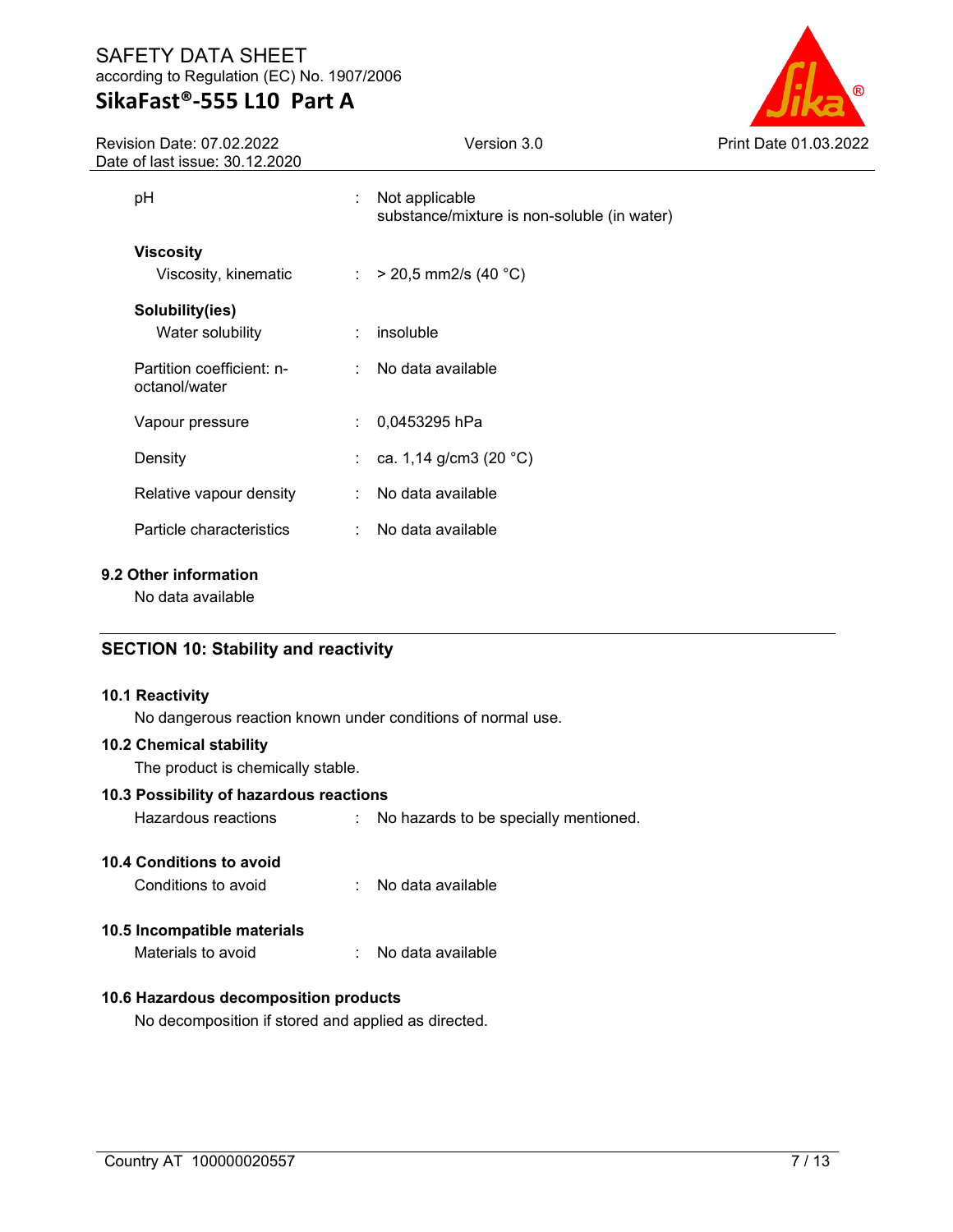### **SikaFast®-555 L10 Part A**

Version 3.0 Print Date 01.03.2022

Revision Date: 07.02.2022 Date of last issue: 30.12.2020

### **SECTION 11: Toxicological information**

### **11.1 Information on hazard classes as defined in Regulation (EC) No 1272/2008**

### **Acute toxicity**

Not classified based on available information.

### **Components:**

### **zinc methacrylate:**

Acute oral toxicity : LD50 Oral (Rat): 500 mg/kg

### **Skin corrosion/irritation**

Causes skin irritation.

### **Serious eye damage/eye irritation**

Causes serious eye irritation.

### **Respiratory or skin sensitisation**

### **Skin sensitisation**

May cause an allergic skin reaction.

### **Respiratory sensitisation**

Not classified based on available information.

### **Germ cell mutagenicity**

Not classified based on available information.

### **Carcinogenicity**

Not classified based on available information.

### **Reproductive toxicity**

Not classified based on available information.

### **STOT - single exposure**

May cause respiratory irritation.

### **STOT - repeated exposure**

Not classified based on available information.

### **Aspiration toxicity**

Not classified based on available information.

### **11.2 Information on other hazards**

### **Endocrine disrupting properties**

### **Product:**

Assessment : The substance/mixture does not contain components considered to have endocrine disrupting properties according to REACH Article 57(f) or Commission Delegated regulation (EU) 2017/2100 or Commission Regulation (EU) 2018/605 at levels of 0.1% or higher.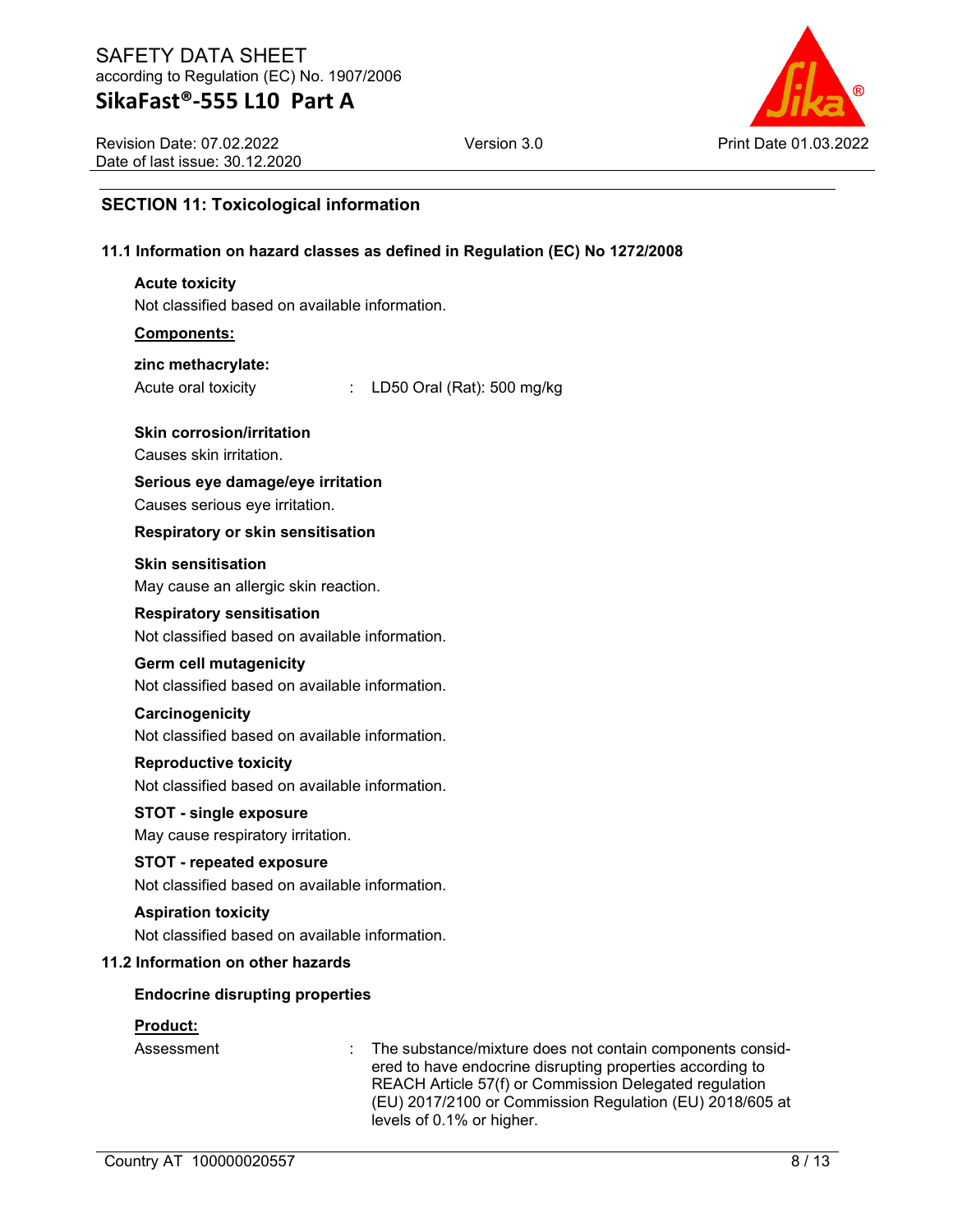# **SikaFast®-555 L10 Part A**

Revision Date: 07.02.2022 Date of last issue: 30.12.2020



| <b>SECTION 12: Ecological information</b>               |                                                                                                                                                                                                                                                                           |
|---------------------------------------------------------|---------------------------------------------------------------------------------------------------------------------------------------------------------------------------------------------------------------------------------------------------------------------------|
| <b>12.1 Toxicity</b>                                    |                                                                                                                                                                                                                                                                           |
| Components:                                             |                                                                                                                                                                                                                                                                           |
| zinc methacrylate:                                      |                                                                                                                                                                                                                                                                           |
| Toxicity to microorganisms                              | IC50 (Natural microorganism): 0,56 mg/l<br>Exposure time: 96 h                                                                                                                                                                                                            |
| 12.2 Persistence and degradability<br>No data available |                                                                                                                                                                                                                                                                           |
| 12.3 Bioaccumulative potential<br>No data available     |                                                                                                                                                                                                                                                                           |
| 12.4 Mobility in soil<br>No data available              |                                                                                                                                                                                                                                                                           |
| 12.5 Results of PBT and vPvB assessment                 |                                                                                                                                                                                                                                                                           |
| Product:                                                |                                                                                                                                                                                                                                                                           |
| Assessment                                              | This substance/mixture contains no components considered<br>to be either persistent, bioaccumulative and toxic (PBT), or<br>very persistent and very bioaccumulative (vPvB) at levels of<br>0.1% or higher                                                                |
| 12.6 Endocrine disrupting properties                    |                                                                                                                                                                                                                                                                           |
| <b>Product:</b>                                         |                                                                                                                                                                                                                                                                           |
| Assessment                                              | The substance/mixture does not contain components consid-<br>ered to have endocrine disrupting properties according to<br>REACH Article 57(f) or Commission Delegated regulation<br>(EU) 2017/2100 or Commission Regulation (EU) 2018/605 at<br>levels of 0.1% or higher. |
| 12.7 Other adverse effects                              |                                                                                                                                                                                                                                                                           |
| Product:<br>mation                                      | Additional ecological infor- : There is no data available for this product.                                                                                                                                                                                               |
| <b>SECTION 13: Disposal considerations</b>              |                                                                                                                                                                                                                                                                           |
| 13.1 Waste treatment methods                            |                                                                                                                                                                                                                                                                           |
| Product                                                 | The generation of waste should be avoided or minimized<br>wherever possible.                                                                                                                                                                                              |

Empty containers or liners may retain some product residues. This material and its container must be disposed of in a safe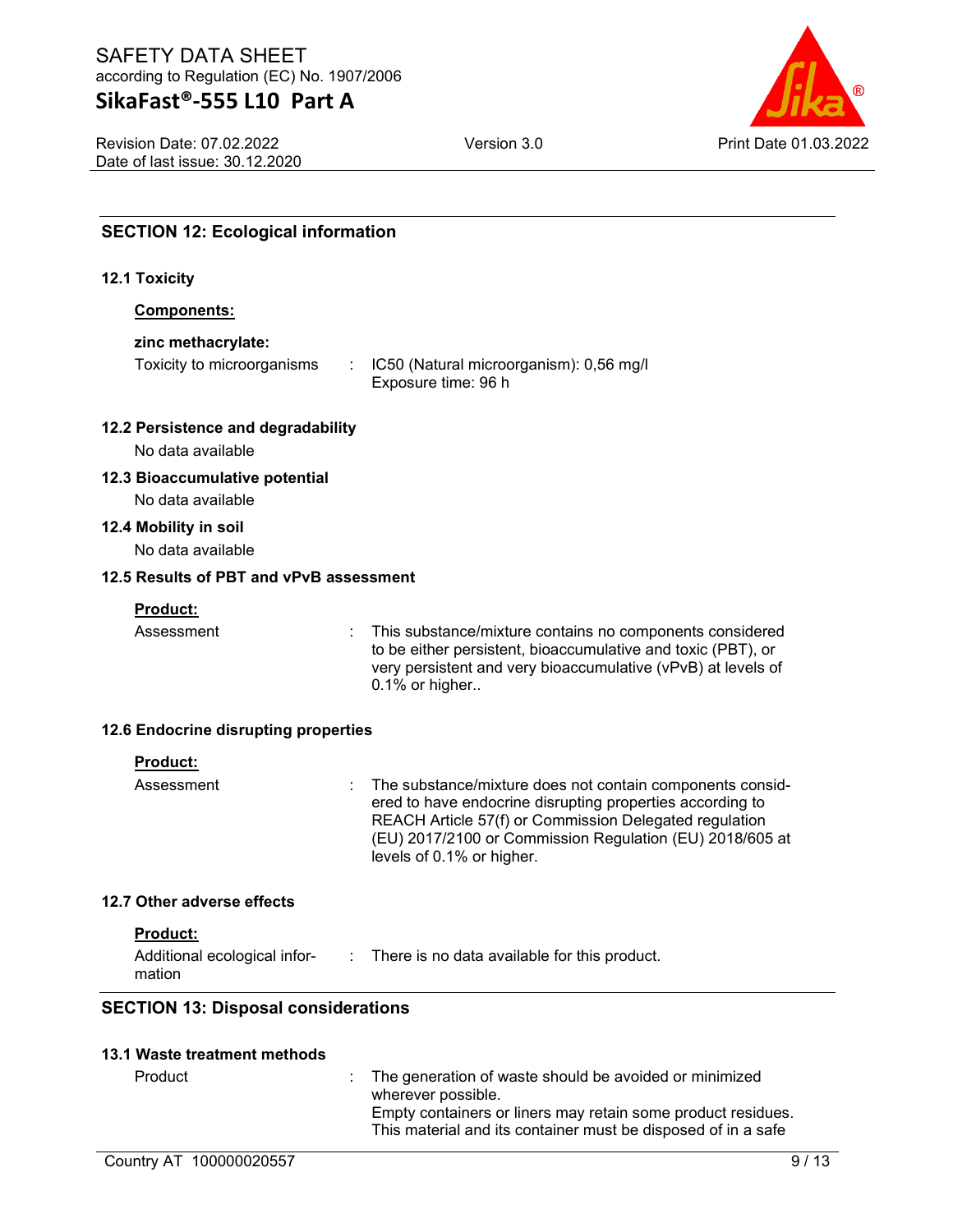# **SikaFast®-555 L10 Part A**

Version 3.0 Print Date 01.03.2022

| <b>Revision Date: 07.02.2022</b><br>Date of last issue: 30.12.2020 | Version 3.0                                                                                                                                                                                                                                                                                                                                                                                                                                  | Print Date 0 |
|--------------------------------------------------------------------|----------------------------------------------------------------------------------------------------------------------------------------------------------------------------------------------------------------------------------------------------------------------------------------------------------------------------------------------------------------------------------------------------------------------------------------------|--------------|
|                                                                    | way.<br>Dispose of surplus and non-recyclable products via a licensed<br>waste disposal contractor.<br>Disposal of this product, solutions and any by-products should<br>at all times comply with the requirements of environmental<br>protection and waste disposal legislation and any regional<br>local authority requirements.<br>Avoid dispersal of spilled material and runoff and contact with<br>soil, waterways, drains and sewers. |              |
| Austria - Waste catalogue                                          | : 55905                                                                                                                                                                                                                                                                                                                                                                                                                                      |              |
| Contaminated packaging                                             | Completely emptied packagings can be given for recycling.<br>Packaging containing remains of dangerous substances, as<br>well as packagings disposed of remains can be unharmed<br>eliminated in accordance with the regulations.                                                                                                                                                                                                            |              |
|                                                                    | 15 01 10* packaging containing residues of or contaminated<br>by dangerous substances                                                                                                                                                                                                                                                                                                                                                        |              |

### **SECTION 14: Transport information**

| 14.1 UN number                    |   |                                   |
|-----------------------------------|---|-----------------------------------|
| <b>ADR</b>                        | ÷ | Not regulated as a dangerous good |
| <b>IMDG</b>                       |   | Not regulated as a dangerous good |
| <b>IATA</b>                       |   | Not regulated as a dangerous good |
| 14.2 UN proper shipping name      |   |                                   |
| <b>ADR</b>                        |   | Not regulated as a dangerous good |
| <b>IMDG</b>                       |   | Not regulated as a dangerous good |
| <b>IATA</b>                       |   | Not regulated as a dangerous good |
| 14.3 Transport hazard class(es)   |   |                                   |
| <b>ADR</b>                        |   | Not regulated as a dangerous good |
| <b>IMDG</b>                       |   | Not regulated as a dangerous good |
| <b>IATA</b>                       |   | Not regulated as a dangerous good |
| 14.4 Packing group                |   |                                   |
| <b>ADR</b>                        |   | Not regulated as a dangerous good |
| <b>IMDG</b>                       |   | Not regulated as a dangerous good |
| <b>IATA (Cargo)</b>               |   | Not regulated as a dangerous good |
| <b>IATA (Passenger)</b>           |   | Not regulated as a dangerous good |
| <b>14.5 Environmental hazards</b> |   |                                   |
| Not rogulated as a departure good |   |                                   |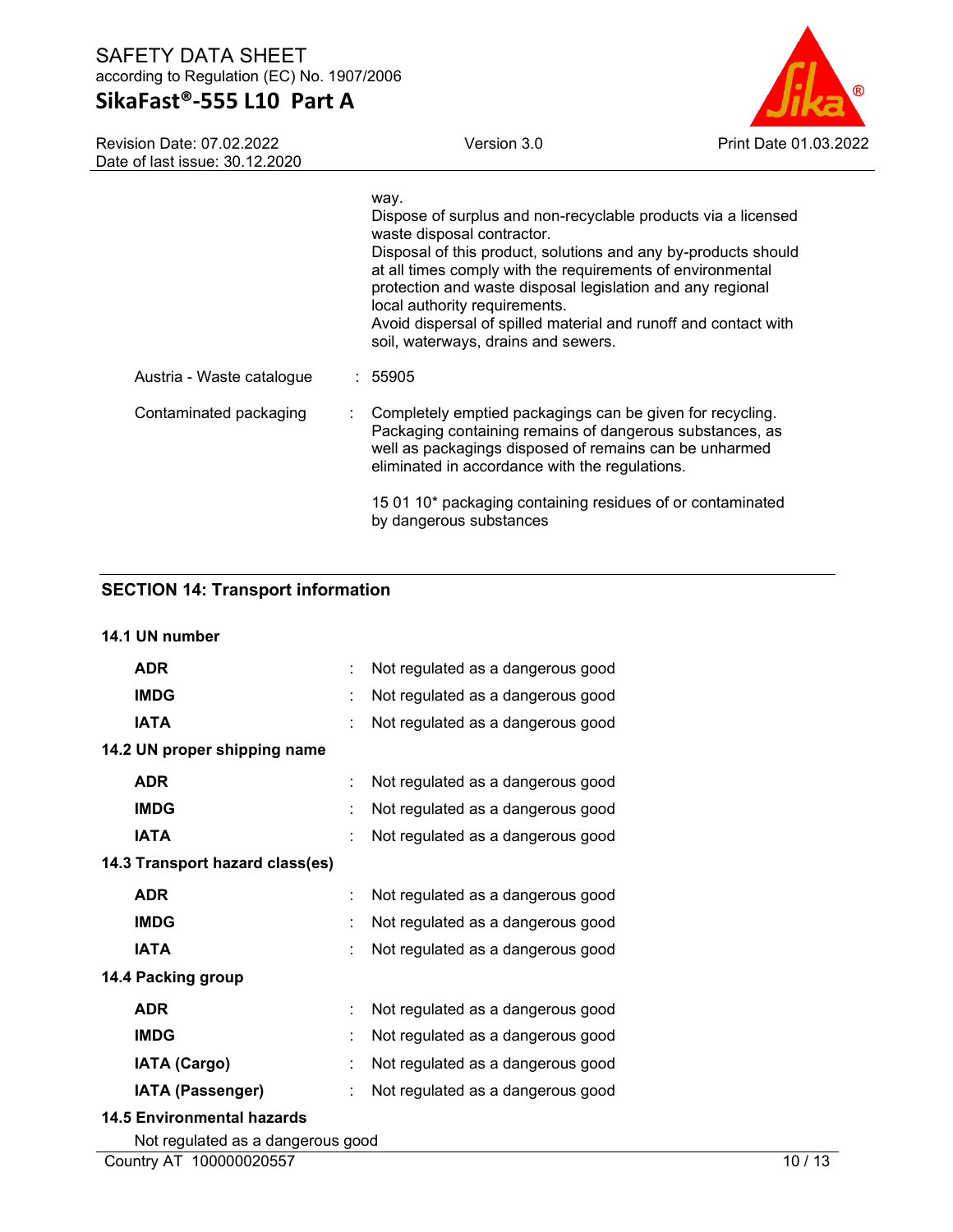Revision Date: 07.02.2022 Date of last issue: 30.12.2020



### **14.6 Special precautions for user**

Not applicable

### **14.7 Transport in bulk according to Annex II of Marpol and the IBC Code**

Not applicable for product as supplied.

### **SECTION 15: Regulatory information**

|                                                                                                                                                  |                                                                                                                                                                                                             |   | 15.1 Safety, health and environmental regulations/legislation specific for the substance or mixture              |
|--------------------------------------------------------------------------------------------------------------------------------------------------|-------------------------------------------------------------------------------------------------------------------------------------------------------------------------------------------------------------|---|------------------------------------------------------------------------------------------------------------------|
| REACH - Restrictions on the manufacture, placing on<br>the market and use of certain dangerous substances,<br>mixtures and articles (Annex XVII) |                                                                                                                                                                                                             |   | Conditions of restriction for the fol-<br>lowing entries should be considered:<br>Number on list 3               |
| International Chemical Weapons Convention (CWC)<br>Schedules of Toxic Chemicals and Precursors                                                   |                                                                                                                                                                                                             | t | Not applicable                                                                                                   |
| REACH - Candidate List of Substances of Very High<br>Concern for Authorisation (Article 59).                                                     |                                                                                                                                                                                                             |   | None of the components are listed<br>$(=>0.1\%).$                                                                |
| REACH - List of substances subject to authorisation<br>(Annex XIV)                                                                               |                                                                                                                                                                                                             | ÷ | Not applicable                                                                                                   |
| Regulation (EC) No 1005/2009 on substances that de-<br>plete the ozone layer                                                                     |                                                                                                                                                                                                             | ÷ | Not applicable                                                                                                   |
| Regulation (EU) 2019/1021 on persistent organic pollu-<br>tants (recast)                                                                         |                                                                                                                                                                                                             | ÷ | Not applicable                                                                                                   |
| Regulation (EC) No 649/2012 of the European Parlia-<br>ment and the Council concerning the export and import<br>of dangerous chemicals           |                                                                                                                                                                                                             | ÷ | Not applicable                                                                                                   |
| <b>REACH Information:</b>                                                                                                                        | All substances contained in our Products are<br>- registered by our upstream suppliers, and/or<br>- registered by us, and/or<br>- excluded from the regulation, and/or<br>- exempted from the registration. |   |                                                                                                                  |
| Risk classification according<br>÷<br>to VbF                                                                                                     |                                                                                                                                                                                                             |   | Exemption: Not regulated VBF AT, for paragraph 3, 3.                                                             |
| jor-accident hazards involving dangerous substances.                                                                                             | Not applicable                                                                                                                                                                                              |   | Seveso III: Directive 2012/18/EU of the European Parliament and of the Council on the control of ma-             |
| Water hazard class (Germa-<br>ny)                                                                                                                | WGK 1 slightly hazardous to water<br>Classification according to AwSV, Annex 1 (5.2)                                                                                                                        |   |                                                                                                                  |
| Volatile organic compounds<br>÷                                                                                                                  | (VOCV)<br>no VOC duties                                                                                                                                                                                     |   | Law on the incentive tax for volatile organic compounds<br>Volatile organic compounds (VOC) content: < 0,01% w/w |
|                                                                                                                                                  |                                                                                                                                                                                                             |   | Directive 2010/75/EU of 24 November 2010 on industrial                                                           |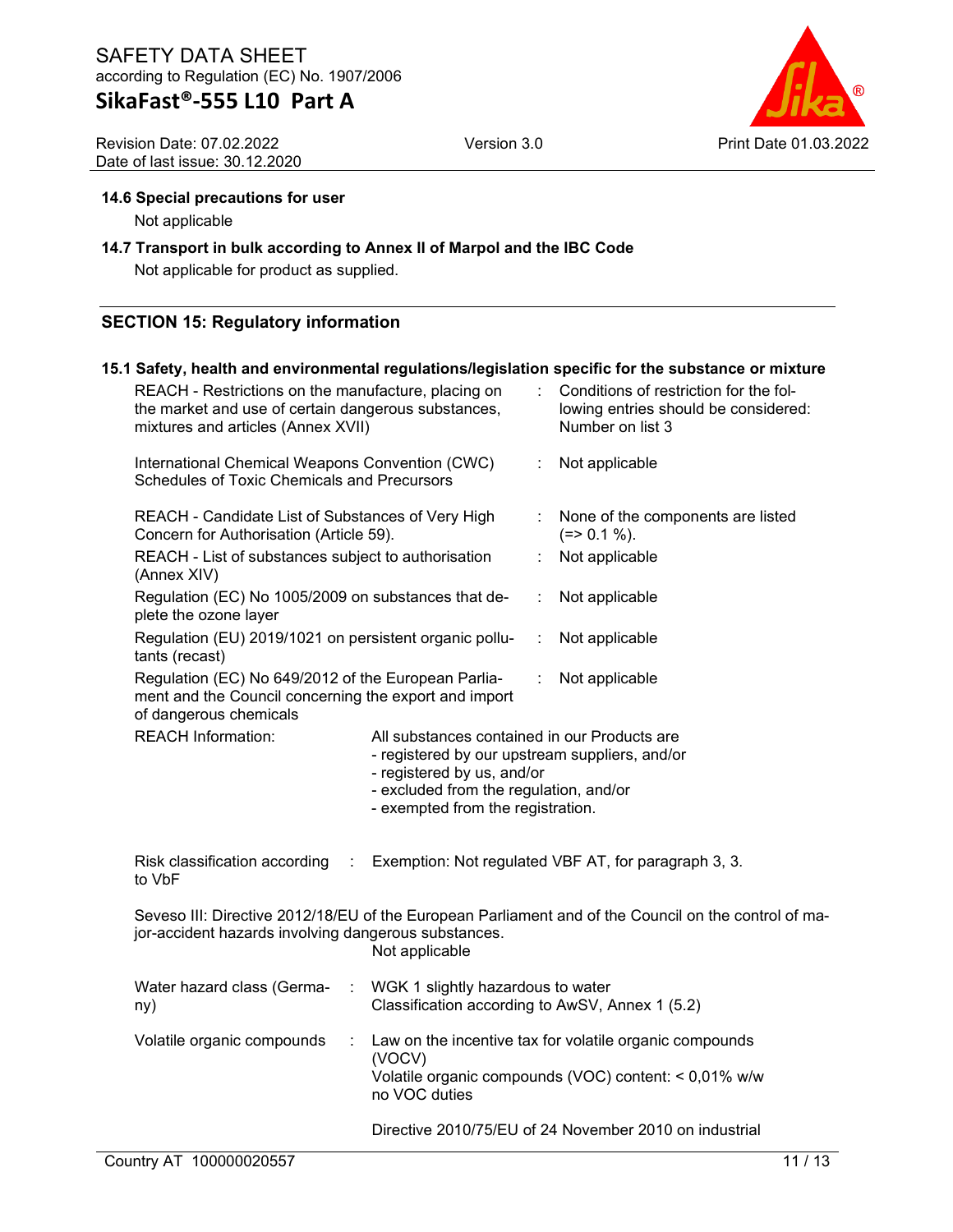Version 3.0 Print Date 01.03.2022

Revision Date: 07.02.2022 Date of last issue: 30.12.2020

emissions (integrated pollution prevention and control) Volatile organic compounds (VOC) content: < 0,01% w/w

### **15.2 Chemical safety assessment**

No Chemical Safety Assessment has been carried out for this mixture by the supplier.

### **SECTION 16: Other information**

### **Full text of H-Statements**

| H302                                    | Harmful if swallowed.                                          |
|-----------------------------------------|----------------------------------------------------------------|
| H315                                    | Causes skin irritation.                                        |
| H317                                    | May cause an allergic skin reaction.                           |
| H318                                    | Causes serious eye damage.                                     |
| H319                                    | Causes serious eye irritation.                                 |
| H335                                    | May cause respiratory irritation.                              |
| H400                                    | Very toxic to aquatic life.                                    |
| H412                                    | Harmful to aquatic life with long lasting effects.             |
| <b>Full text of other abbreviations</b> |                                                                |
| Acute Tox.                              | Acute toxicity                                                 |
| <b>Aquatic Acute</b>                    | Short-term (acute) aquatic hazard                              |
| Aquatic Chronic                         | Long-term (chronic) aquatic hazard                             |
| Eye Dam.                                | Serious eye damage                                             |
| Eye Irrit.                              | Eye irritation                                                 |
| Skin Irrit.                             | Skin irritation                                                |
| Skin Sens.                              | Skin sensitisation                                             |
| STOT SE                                 | Specific target organ toxicity - single exposure               |
| <b>ADR</b>                              | European Agreement concerning the International Carriage of    |
|                                         | Dangerous Goods by Road                                        |
| CAS                                     | <b>Chemical Abstracts Service</b>                              |
| <b>DNEL</b>                             | Derived no-effect level                                        |
| <b>EC50</b>                             | Half maximal effective concentration                           |
| <b>GHS</b>                              | <b>Globally Harmonized System</b>                              |
| <b>IATA</b>                             | International Air Transport Association                        |
| <b>IMDG</b>                             | International Maritime Code for Dangerous Goods                |
| LD50                                    | Median lethal dosis (the amount of a material, given all at    |
|                                         | once, which causes the death of 50% (one half) of a group of   |
|                                         | test animals)                                                  |
| <b>LC50</b>                             | Median lethal concentration (concentrations of the chemical in |
|                                         | air that kills 50% of the test animals during the observation  |
|                                         | period)                                                        |
| <b>MARPOL</b>                           | International Convention for the Prevention of Pollution from  |
|                                         | Ships, 1973 as modified by the Protocol of 1978                |
| <b>OEL</b>                              | Occupational Exposure Limit                                    |
| <b>PBT</b>                              | Persistent, bioaccumulative and toxic                          |
| <b>PNEC</b>                             | Predicted no effect concentration                              |
| <b>REACH</b>                            | Regulation (EC) No 1907/2006 of the European Parliament        |
|                                         | and of the Council of 18 December 2006 concerning the Reg-     |
|                                         | istration, Evaluation, Authorisation and Restriction of Chemi- |
|                                         | cals (REACH), establishing a European Chemicals Agency         |
| <b>SVHC</b>                             | Substances of Very High Concern                                |
| Country AT 100000020557                 | 12/13                                                          |
|                                         |                                                                |